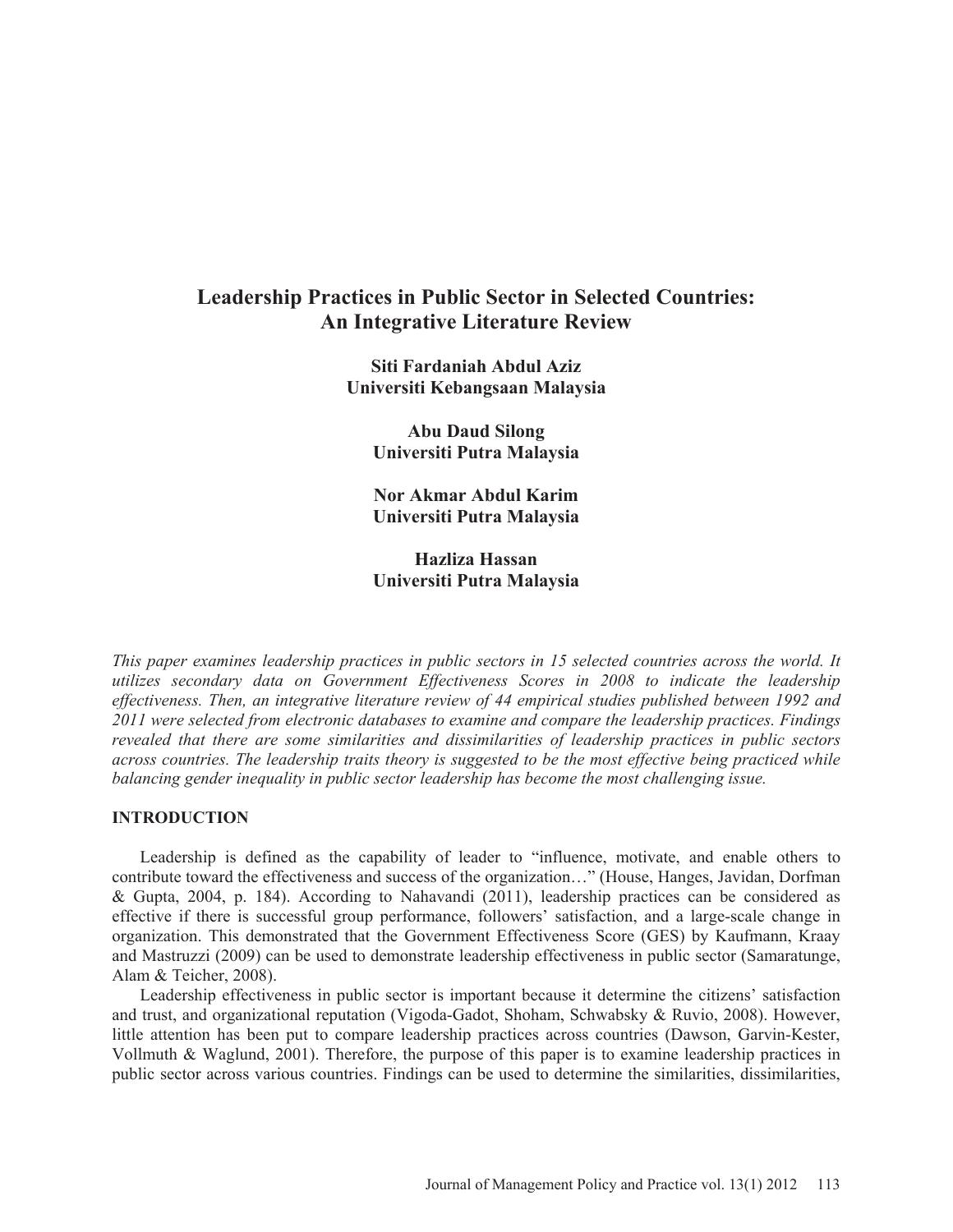and implications of leadership practices in various countries. Consequently, public sector can compare the leadership practices used by those countries that exhibited high GES.

#### **LITERATURE REVIEW**

Leadership effectiveness is determined by the characteristics of leader, situation, and followers; whether in general leadership practices (Yukl, 2006) or in public sector leadership practices (Wart, 2011). Among these three characteristics, research on leaders' and situational characteristics has received impressive attention because it is more rational to improve situational and leaders' characteristics as compared to controlling over a large number of followers characteristics (Gill, 2006). Situational characteristics include the culture and structure of leadership practices that usually can be changed, shaped and controlled (Yukl, 2006; Northouse, 2010), in which bureaucracy can be seen as the ultimate organizational structure in the worldwide public sector (Kaufman, 2001). To cater with the weaknesses of bureaucracy, most of public sectors worldwide have been trying to shift from traditional bureaucracy to the new public management or NPM; or also referred as public sector reform or PSR, and new progressive-era public administration or PPA, (Wallis, Dollery & McLoughlin, 2007). Meanwhile, leaders' characteristics can be seen through various leadership theories.

Wart (2003) explained that the history of leadership theories used in public sector can be seen through six eras: the Great Man, followed by Trait, Contingency, Transformational, Servant, and Multifaceted*.*  During the Great Man eras, leadership practices were learnt through successful leaders, such as Napoleon and George Washington, in which it was believed that leaders are born*.* During the Traits eras, the characteristics of effective leaders were investigated, in which leadership practices were based on selecting leaders with appropriate traits, such as individual traits and skills. It was believed that leaders' characteristics can be developed. During the Contingency eras, leadership effectiveness is determined by the variables leaders must deal with, such as performance, follower, cultural and structural effect. During the Servant eras, public sector was attached with the ethical responsibilities to followers, stakeholder, and society. During the Transformational eras, the capabilities of leaders to create organizational changes are emphasized to produce effective leadership. Finally, since 1990s until today, there are multi-facet theories of leadership practices used in public sector.

Nonetheless, Abu Daud Silong (2009) explained that there are four major leadership theories; these include the Trait, Behavioural, Situational, and Integrative. Situational is similar to Contingency as explained by Wart (2003), while, Integrative includes the Transactional, Transformative, and Servant theories. Additionally, Behavioural theory emphasized on the approach of leaders, whether it is peopleoriented, task-oriented, or collaborative styles. Abu Daud Silong (2009) also discussed that the challenges for future leadership are to provide ideal leadership roles and competencies, women leadership, and moral leadership.

Further, in determining whether leadership practices in public sector is effective, it is credible to compare with the GES (Samaratunge et al., 2008). The GES was investigated each year since 1996 as an effort to compare the "perceptions of the quality of public services, the quality of the civil service and the degree of its independence from political pressures, the quality of policy formulation and implementation, and the credibility of the government's commitment to such policies" (Kaufmann, Kraay & Mastruzzi, 2010, p. 4). The GES can be interpreted based on the following scores: from -2.5 scores as very ineffective to 2.5 scores as very effective government services.

#### **METHODOLOGY**

To explain the leadership practices across countries, secondary data on leadership research on 15 countries from six major world continents were used. These countries were chosen based on the availability of published articles about leadership in public sector. Countries selected were Australia and New Zealand from the Australian continent; United States of America (USA) and Canada from the North American continent; Chile and Argentina from the South American continent; United Kingdom (UK),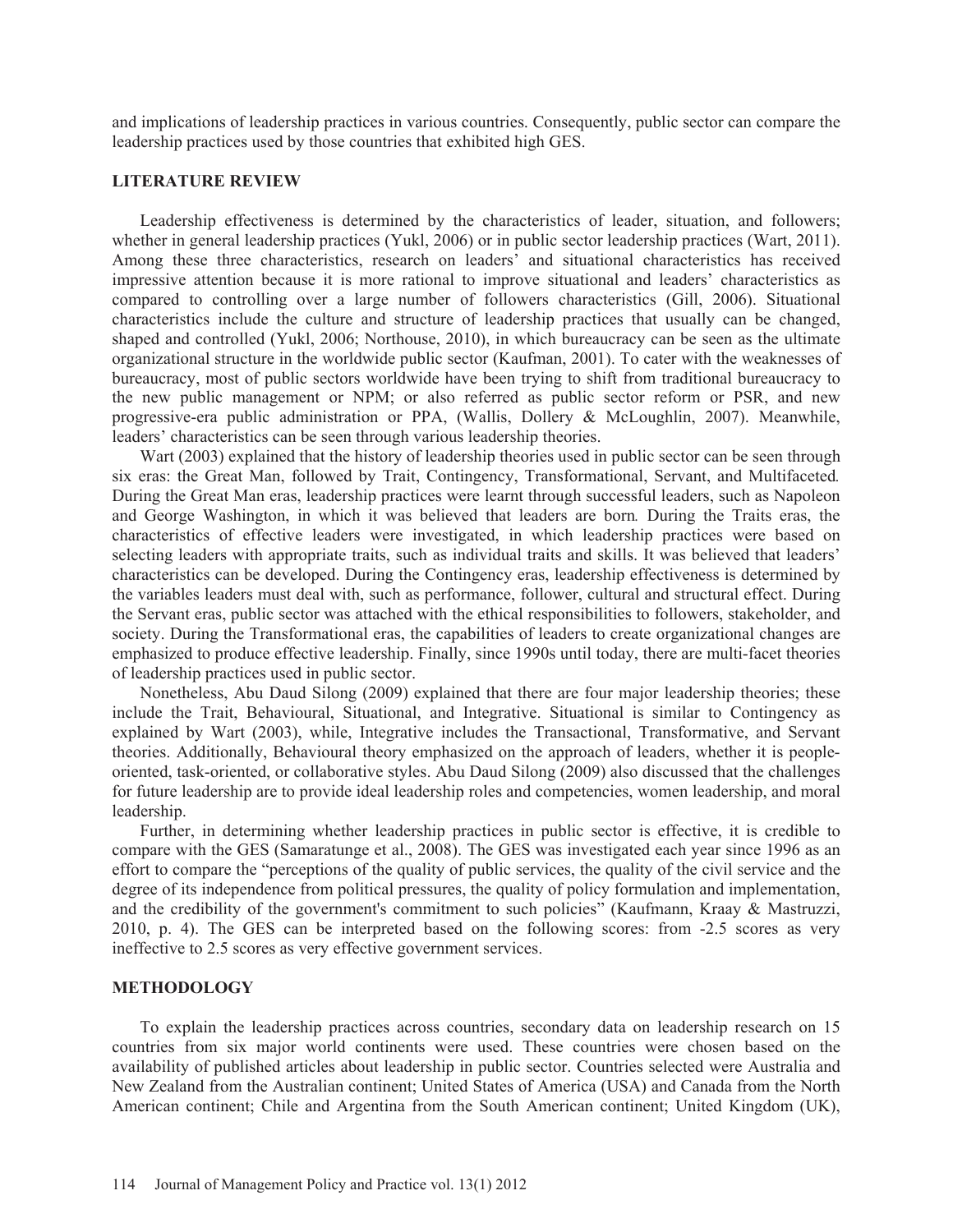Italy and Portugal from the European continent; Malaysia, Singapore, China and Indonesia from the Asian continent; and South Africa and Egypt from the African continent.

First, data of GES 2008 as produced by Kaufmann et al. (2009) was used to compare and reflect the leadership effectiveness across countries. Second, a comprehensive and integrative literature review as outlined by Torraco (2005) was used to explain leadership practices and implications to particular countries. Publications between the year of 1992 and 2011 that reported about leadership research in these 15 countries were selected as enclosure characteristics; an extensive database search in EBSCOHOST, Sage Publication, Emerald, Proquest, and Wiley InterScience using the keywords *leadership in public sector* was performed. The preliminary search hit 13562 articles; however, only 745 articles were related to leadership in public sector, in which studies specifically on the enclosure characteristics resulted in 44 final publications for review and inclusive in the research for this article.

#### **FINDINGS AND DISCUSSION**

Findings revealed that there are some similarities and dissimilarities of leadership practices in public sector across countries (See Table 1). According to secondary data from GES 2008, Singapore was found to demonstrate the highest level of leadership effectiveness, followed by Canada, Australia, New Zealand, UK, US, Chile, Malaysia, Portugal, South Africa, Italy, China, Argentina, Indonesia, and Egypt. Most of countries such as Australia and the North American regions had higher GES as compared to other continents in the world; while, the level of GES across different countries in Europe, South America, Asia, and Africa continents were not consistent. This has also demonstrated that leadership effectiveness in public sector for most of developed countries were higher as compared to developing, and undeveloped countries across these 15 countries.

On the other hand, findings from the integrative literature review revealed some similarities of leadership practices across these 15 countries. Firstly, public sector across countries has clearly used bureaucracy as the structure of organization (e.g., Huang & Yang, 2002; Kaufman, 2001; Haque, 2004). Secondly, countries with moderate to very effective GES have been practising NPM as their situational characteristics in leadership practices (e.g., Charlesworth, Cook & Crozier, 2003; Samaratunge et al., 2008; Currie, Humphreys, Ucbasaran & Mcmanus, 2008). However, most of countries with low to ineffective GES did not practice effective NPM. (Hyden, Court, & Mease, 2003; Antwi, Analoui & Nana-Agyekum, 2008; Lippi, Giannelli, Profeti & Citroni, 2008). Thirdly, cultural effect affected leadership practices in various countries (e.g., Hope, 2003; Pillay, 2010; Peters & Kabacoff, 2010) and this has led to multifaceted leadership practices across these 15 countries. Fourthly, most of countries are facing the same challenges to provide better leadership, such as providing better roles and competencies of leaders, balancing the gender inequality among leaders, and providing better NPM. Finally, most of countries were suggested to practice Traits theory as the ultimate leadership practices (e.g., Hopkins, O'Neil & Williams, 2007; Yasin, Gomes & Miller, 2009; Hamlina, Nassarb & Wahba, 2010).

Despite the similarities of leadership practices in various countries, there are also dissimilarities. It was shown that each country is based on different and unique leaders' characteristics, used specific NPM, and used different leadership practices. For example, in the Australian continent, leadership practices were based on multifaceted theories, in which the Traits theory was dominant as compared to other theories. In Australia, Perryer and Jordan (2005) indicated that supportive leadership among Federal Government increased organizational commitment, while Lindorff (2009) found that there were gender differences towards the perception of leadership effectiveness among officials involved as members of Australian Institute of Management. Wyse and Vilkinas (2004) found that leaders in public sector in Australia should act as vision setter, analyser, and task master. Some researchers such as Rindfleish (2002), North-Samardzic and Taksa (2011), and Collard (2001) stressed the existence of gender inequality, in which the ratio of women appointed as leaders in public sectors were much lower than men because of the masculine gender culture in the organization.

Meanwhile, in New Zealand, Parry and Proctor-Thomson (2003) found that the effect of leaders' characteristics on organizational effectiveness was higher as compared to cultural effects among the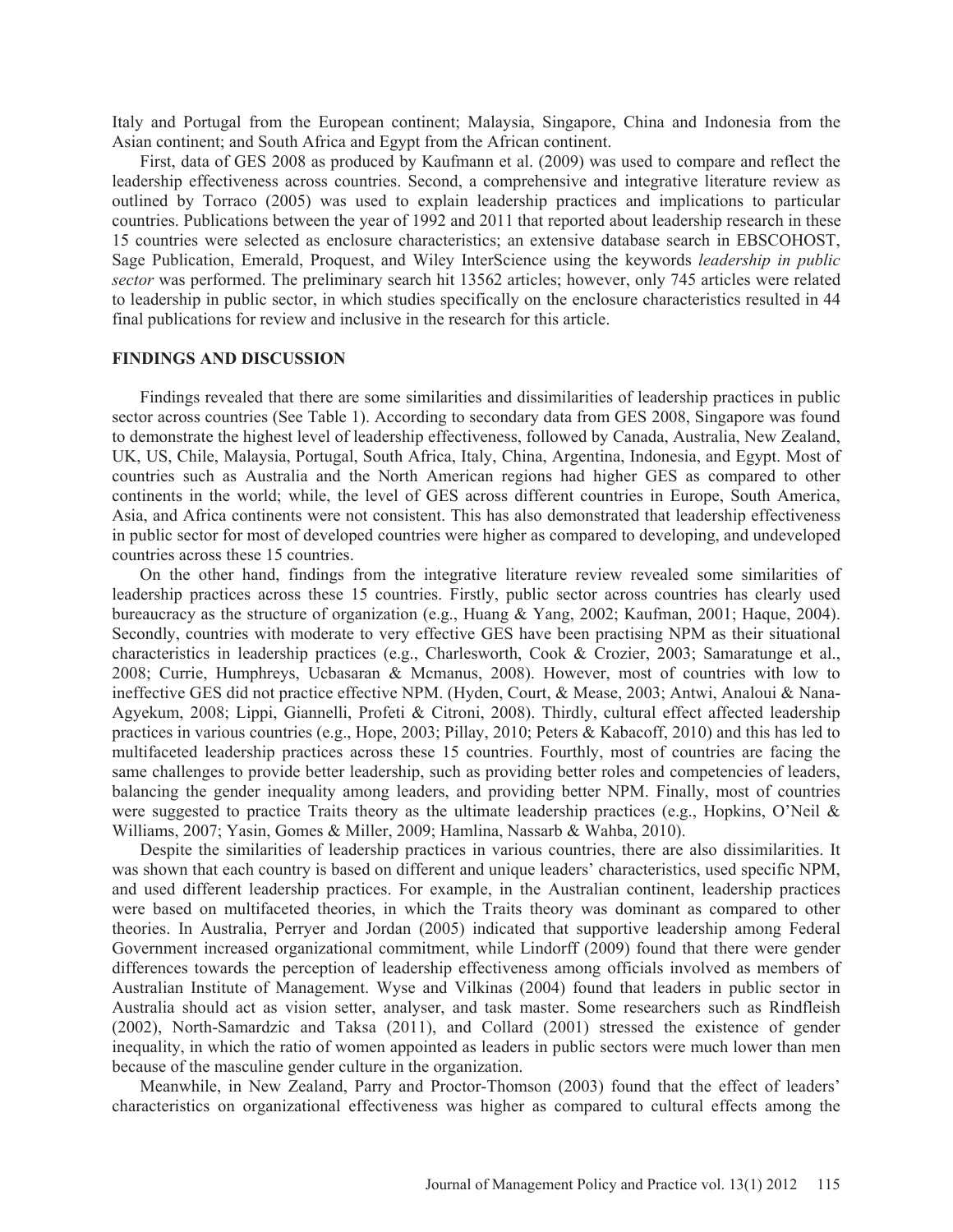members of National Institute of Management and the National Institute of Public Administration. Boston and Eichbaum (2005) explained that NPM in New Zealand was referred as PSR, and it was found to be very systematic and successful. Junor, Hampson and Smith (2009) stressed that PSR in New Zealand did not includes the strategy to achieve equality in gender proportion for the number of leaders in public sector. Hence, it is suggested that an approach to valuing a particular set of experience-based work process skills, wherever they are found, independently of educational qualifications and job status should be useful to close the gap of pay and employment inequality according to genders.

On the other hand, in North America such as in Canada, Javidan and Dastmalchian (1992) found that leadership effectiveness was related to attributes reflecting senior manager's mobilizer role; while, Meinhard and Foster (2003) suggested that collaborative leadership is essential to close the gender inequality gap in leadership in public sector. In USA, Wright and Pandey (2009) found that higher hierarchical authority structure will decrease transformational leadership among officials in various public sectors. Helton and Jackson (2007) found that systematic succession planning was very important in appointing leaders among the officials in The Commonwealth of Pennsylvania while Hopkins et al. (2007) found that emotional intelligence (EI) is a critical factor for effective leadership among school boards. Fernandez (2005) found that time spent on managing internal matters appears to contribute less to performance as compared to managing the external environment in Texas Education Agency. Pitts (2005) stressed the importance of empowerment in managing followers. Bronfenbrenner (2005) found that the campaign to promote gender equality in public sectors' proportion of leaders was not successful while Isaac (2011) and Bligh and Kohles (2008) stressed that women in public sectors continue to feel the effects of gender stereotypes and expectations in higher levels of public sector because of the masculine environment. Schraeder, Tears and Jordan (2005), and Pettibone (2007) found that public sector in USA should reinforce the importance of training and leading by example to ensure leadership effectiveness. These findings have shown that there are also multifaceted theories of leadership practices used in countries in the North American continent, in which, The Traits theory and the challenges of gender inequality were the dominant issues.

Nonetheless, in South America continent, only Chile had a moderate effective GES; however, most of countries, such as Argentina had ineffective GES. Consistently, Hyden et al. (2003) did a study to compare bureaucracy practices in 16 developing countries; findings indicated that the bureaucracy performance in Chile and Argentina's public sector was rated moderate by their officials, hence there is a need to better NPM and the use of ideal leadership theory.

Further, Europe was one of the continents that had inconsistent leadership effectiveness as demonstrated by GES 2008, in which UK had very effective GES, Portugal had moderate effective GES, and Italy had low effective GES. In UK, to practice better leadership practices, Collinson and Collinson (2009) suggested blended leadership practices. Currie et al. (2008) found that entrepreneur leadership was important in British NHS Trust Hospitals, secondary schools, and further education (FE) colleges. Hamlina et al. (2010) suggested the 23 most effective leadership practices was observed in British NHS Trust Hospitals. On the other hand, Pedersen and Hartley (2008) suggested some leaders' dynamic behaviours, Worrall and Ruskin (2008) suggested leadership participation, Kakabadse, Kakabadse and Myers (1996) suggested some situational characteristics since the concept of leadership effectiveness in National Health Service (NHS) Trust in UK was low as compared to private sector. Peters and Kabacoff (2010) stressed the importance of cultural effect on leadership practices in public sector in UK while Charlesworth et al. (2003) stressed that the NPM in UK had positive effect on leadership effectiveness and should be continuous. In addition, some of researchers such as Ford (2006) and McTavish and Miller (2009) found that the main reason for the small number of women leaders in UK's public sector was caused by the masculine environment in public sector.

Nonetheless, in Italy Lippi's et al. (2008) found that leadership practices in Water Sanitation Agency in Italy were highly influenced by the government's politician. Hence, it was suggested that there is a need to reduce politician domination in the public sector. It can be seen that Contingency theory was the dominant theory of leadership practices in Italy. In addition, Murgia and Poggio (2011) found that the gender inequality in Italian public sector leadership was caused by cultural effects, such as the work/life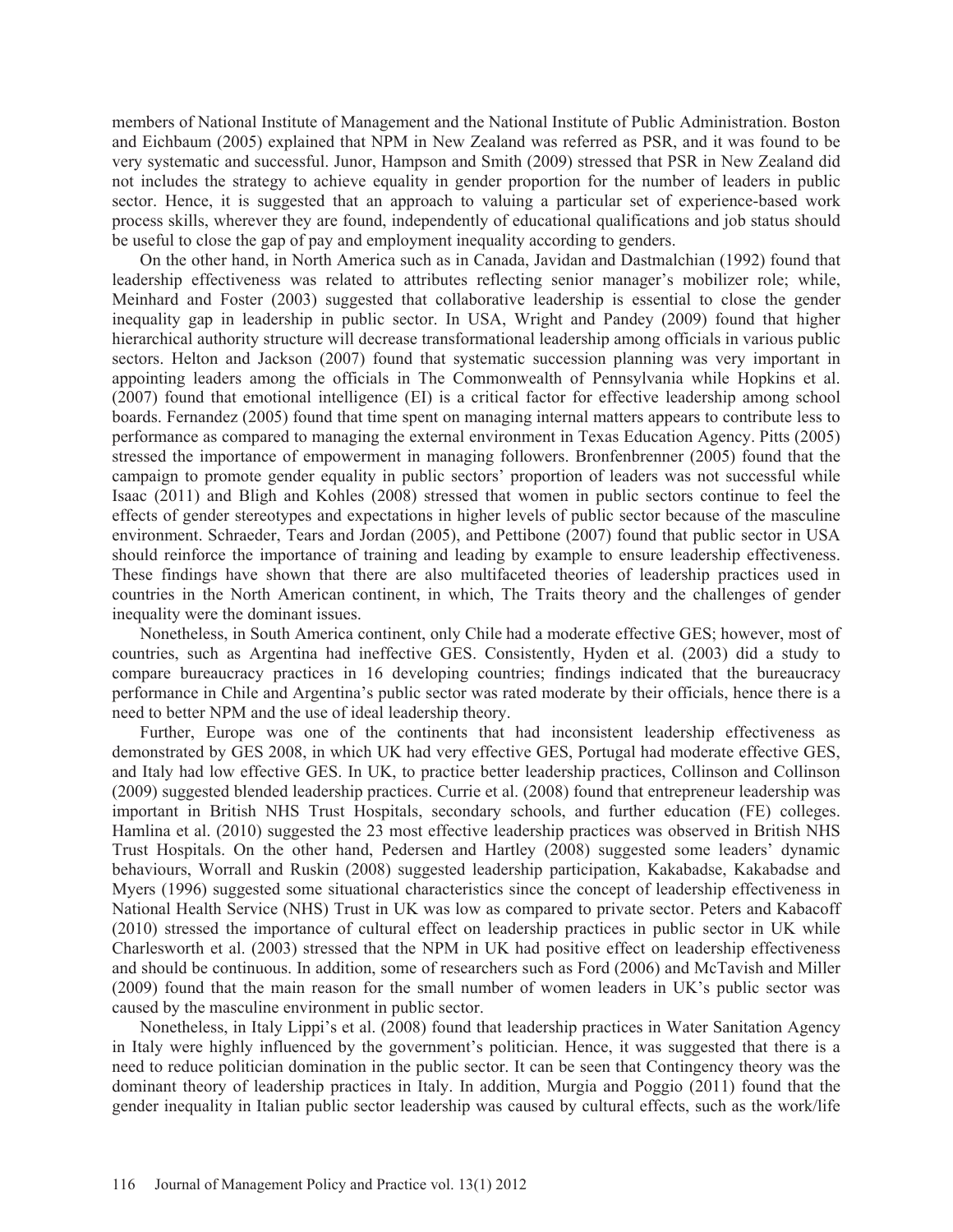balance measures and opportunities. Nevertheless, GES demonstrated moderate effective leadership practices in Portugal. This showed that the NPM in Portugal can be improved. Consistently, based on survey among 60 public sectors in Portugal, Yasin et al. (2009) demonstrated that the Traits theory is useful to improve NPM by emphasizing the leaders' competencies, such as technical and nontechnical competencies. These demonstrated that the multi-faceted theory of leadership was practiced in Europe.

The Asian continent also had inconsistent GES scores. The GES 2008 demonstrated that leadership effectiveness as very effective in Singapore, moderately effective in Malaysia, lowly effective in China, and ineffective in Indonesia. In Malaysia, Zamhury, Hashim and Ahmad (2009) found that leadership effectiveness did not affect citizen's satisfaction in five selected public sectors; Samaratunge et al. (2008) and Ahmad (1997) stressed that bureaucracy structure with NPM in Malaysia was proven effective; Abu Daud Silong et al. (2008) found that the leadership in Public Service Department in Malaysia has undergone a changing roles and competencies of leadership, in which three major roles and 15 major competencies were identified. Zaharah Hassan and Abu Daud Silong (2008) stressed that barriers for women advancement in Malaysia include the traditional believes, stereotype of women's weaknesses, masculine model of leadership, women's attitudes, organizational structure, and cultural effects; hence, some improvement programs were suggested to improve women leadership. In Singapore, Samaratunge et al. (2008) and Haque (2004) stressed that the leadership practices and NPM was proven successful but can still be improved. In Indonesia, Hyden et al. (2003) found that officials in Indonesia rated the bureaucracy performance as moderate. In China, Han, Kakabadse and Kakabadse (2010) found similar leadership practices between western's leadership theory and application in 22 public sectors in China. Meanwhile, Hyden et al. (2003) found that officials in China rated the bureaucracy performance as moderate. These have shown the multifaceted of leadership practices, gender inequality for the number of leaders in public sector, and particular NPM carried out by various countries in the Asian continent.

In the African continent, almost all sub-continents, such as North Africa had consistent and negative GES scores, such as Egypt. However, South Africa had low effective leadership practices, but the most effective as compared to other countries in Africa continent. In Egypt, Hamlina et al. (2010) suggested the 23 most effective leadership practices in a public sector in the country; while, Burke and El-Kot (2011) found that less women was pointed as leaders in public sectors. Women were treated unfairly and hence, they were less satisfied with their careers, less work engaged, and reported higher levels of both exhaustion and psychosomatic symptoms. In South Africa, Pillay (2010) found that leaders' characteristic was the most influential factor for leadership effectiveness in the Health Services Management while, Meyer (2007) found that South Africa's public sector needs to shift to better NPM. These have shown that the Traits theory was suggested to be the most ideal leadership practices in Egypt and South Africa as compared to other theories, although there are multifaceted theories of leadership practiced by the public sector. In addition, gender inequalities for the number of leaders in public sectors continue to become a challenging issue.

Taken together, GES 2008 was very useful to demonstrate the leadership effectiveness in public sector across 15 countries. Using GES 2008, the integrative literature review revealed the similarities, dissimilarities, and implications of leadership practices across countries.

### **IMPLICATIONS AND FUTURE RESEARCH**

Future research is suggested to study further the situational and leader's characteristics used by the countries with effective leadership so that it can be use as a model. To improve situational characteristic, public sector's management is suggested to analyse and adapt the NPM characteristics that is proven successful especially in the countries that had most effective leadership, such as Singapore, New Zealand, UK, and USA. As a guideline, Kaufman (2001) has suggested some NPM characteristics as an ideal leadership practices, this includes: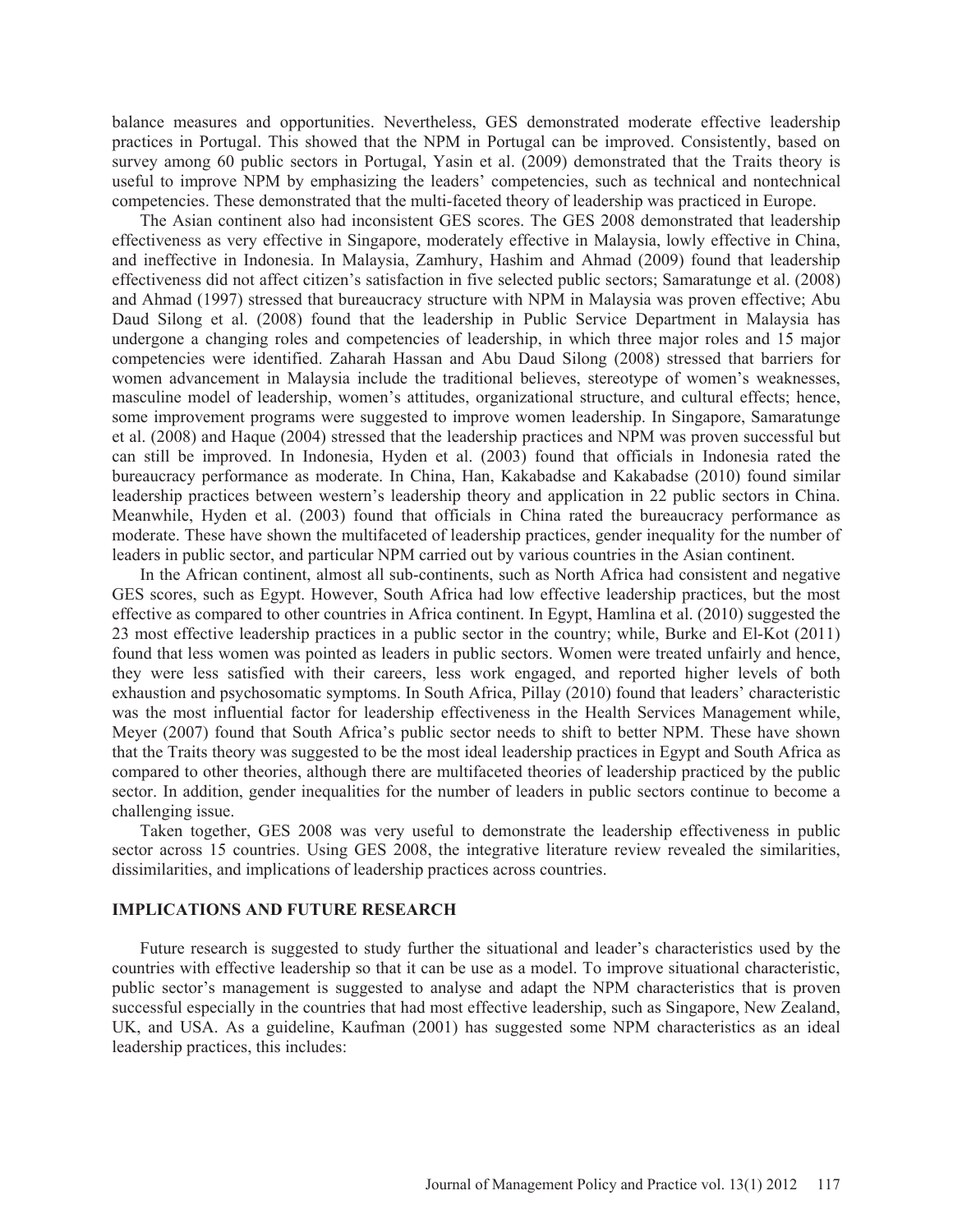- (1) Diminishing the influence of politicians and political parties over appointments to public positions, over promotions, and other rewards within the public sector, and over the decision of public officers and employees.
- (2) Strengthening executive leadership through leadership characteristics.
- (3) Decentralizing administration by giving field officers greater authority to take action on their own, free of the need for prior approval by higher echelons, reduce delays and promote sounder administrative actions.
- (4) Reorganizing constituent structure by eliminating overlapping and duplication among organizations, such as facilities coordination and the formation of comprehensive programs by putting similar and related functions under one administrative roof, and improves supervision by narrowing executives' span of control.
- (5) Changing the internal bureaucratic environment by stimulating market (focus on customer satisfaction), reducing paperwork, reducing secrecy, raising managerial consciousness, democratizing administration, and training ethics.

Further, although situational characteristic is very important in determining leadership practices in various countries (Schraeder et al., 2005; Peters & Kabacoff, 2010), however, leaders' characteristic is more important (Hope, 2003; Wright & Pandey, 2009; Pillay, 2010). This is consistent with the findings in this study, in which Contingency theory of leadership was dominant in countries with low to ineffective GES, such as Italy, Indonesia, and Egypt. However, Traits theory was dominant in most of countries with very effective GES, such as New Zealand, Australia, US, and UK. In fact, Traits theory or ideal leaders' characteristic is also suggested to be the ultimate leadership practices in various countries. As a guideline, Abu Daud Silong, Madinah Mohamad, Zaharah Hassan, and Ismi Ariff (2008, p.42-44) have suggested the three major roles and 15 suggested competencies for leaders in public sector. The major roles are engaging others in the work process, to focus on performance and excellence, and to focus on ethics and values. The suggested competencies are the abilities related to communication, teamwork, problem-solving, relational skills, conflict resolutions, project management, public relation, interpersonal skills, professionalism, visioning process and strategic thinking, technical specialized skills, change management, research skills, and leadership training, coaching, and developing subordinates. While, Hamlina et al. (2010, p.53-56) have suggested the 23 most effective leadership practices as follows:

- (1) Encourage training and development for staffs.
- (2) Actively helps staff acquire new knowledge, develop new skills and grow within their career.
- (3) Gives staff and teams the flexibility to distribute and perform work in the way they consider is best'
- (4) Values and respects staff who work hard.
- (5) Listens to staff, is open to and respectful of their views, and is willing to accept the opinions of others.
- (6) Quickly helps and supports every member of staff, particularly in highly loaded working periods or when there is a problem or emergency.
- (7) Provides trusted and dependable help and support (including psychological support) to staff who are under stress, whether caused by work related difficulties and problems, or by a personal situation.
- (8) Is approachable, and takes time to know staff at a personal and social level, though retaining some distance.
- (9) Sets SMART goals, plans and metrics (measurement) for staff.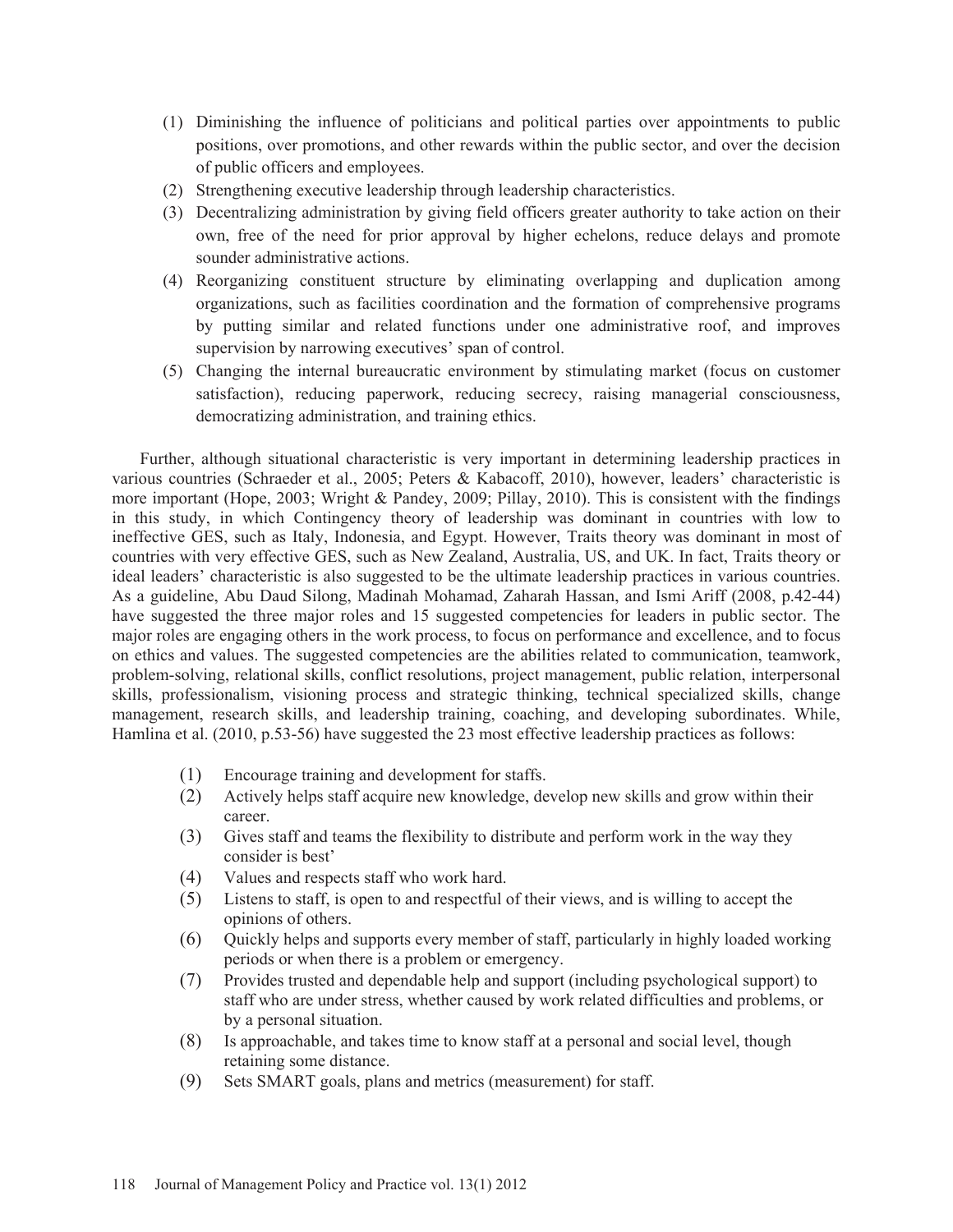- (10) Develops a sense of trust with staff (e.g. keeps promises; shares information; is honest in his dealings with people).
- (11) Is good at controlling, resolving problems, and achieving results with minimum loss of time.
- (12) Prepares for meetings effectively.
- (13) Takes care of all his staff and treats them as a 'family'.
- (14) Gives staff the opportunity to express themselves, including voicing their ideas, suggestions or complaints.
- (15) Is good at planning, organizing and decision making.
- (16) Creates a good, friendly, happy and familiar working environment.
- (17) Announces (and praises) the good work of their staff in meetings and actively promotes good news stories emanating from his department.
- (18) Divides and distributes work and responsibilities according to staff abilities, and in a fair, equitable and unbiased way.
- (19) Remains calm and in control of his emotions when faced with hard situations, and does not lose his temper.
- (20) Manages his staff in a considerate, courtly and sympathetic manner.
- (21) Co-operates with employees by organizing work in a way to make things easier for them.
- (22) Actively seeks and takes action to obtain high standards of performance and productivity from his staff and department
- (23) Treats staff fairly, applies rules equally to everyone without exceptions, and is fair and strict in applying rewarding systems

Further, balancing gender inequality for public sectors' leaders across various countries has become a challenging issue in leadership practices. Zaharah Hassan and Abu Daud Silong (2008) suggested that some program can be carried out by public sector to overcome the barrier of career advancement for women leaders. This includes awareness campaign for political understanding and women leadership, drafts strategy to help women's problem in career advancement, training and development for women leaders, changing the masculine culture in organization, and matching the women's needs and leadership.

#### **CONCLUSION**

Effective leadership practices are very important in public sector. However, the comparison of leadership practices across countries has received little attention. Therefore, the purpose of this paper was to explain about leadership practices in public sector across countries. Secondary data on GES 2008 has demonstrated that leadership practices were more effective in most of developed countries as compared to developing and undeveloped countries. The integrative literature review revealed that there are similarities and dissimilarities of leadership practices in public sector across countries. The similarities include the uses of bureaucracy as organizational structure, the effect of culture, the utilization of multifaceted leadership practices, and the shift to new public management (NPM). Most countries are facing the same challenges to provide better leadership, such as providing better roles and competencies of leaders, balancing the gender inequality among leaders, and providing better NPM. The dissimilarities include the different and unique leaders' characteristics, specific NPM, and the uses of different leadership practices. Most of the countries in the Australian and North American continents had very effective leadership practices, while countries in other continents had inconsistent levels of leadership effectiveness. As an implication of the study, Traits theory is suggested to be the ultimate leadership practices since countries with effective leadership demonstrated the dominant use of the Traits theory. Most of the countries with lower level of leadership effectiveness demonstrated the dominant use of Contingency theory and were suggested to use Traits theory. Future research is suggested to further study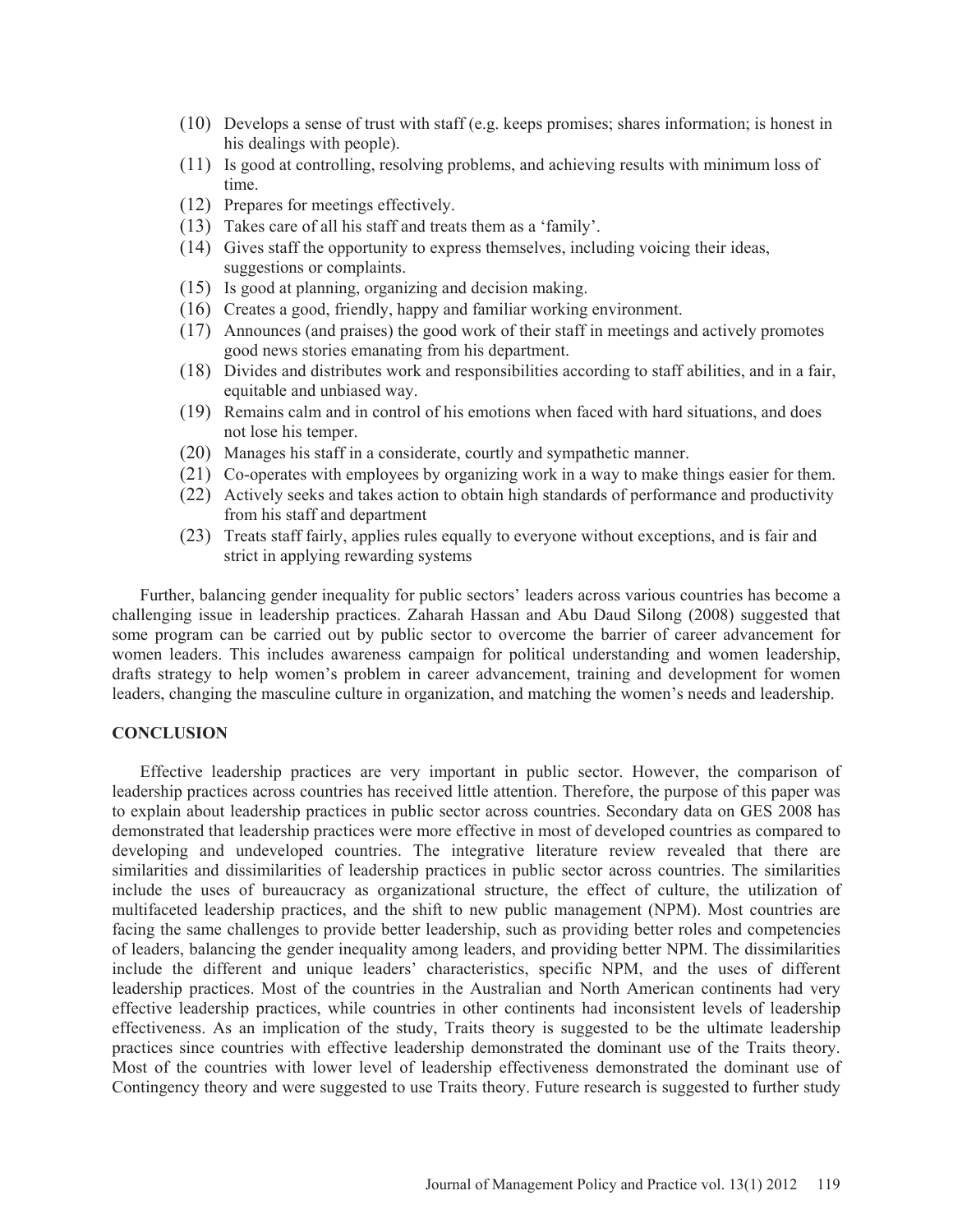the NPM, and situational and leader's characteristics used by the countries with effective leadership model.

| World<br>Continent | No.            | Countries                      | <b>GES 2008</b>                 | <b>Studies/Researches</b>                                                                                                                                                                                                                          | Leadership practices                                                                                                                                                                                     |
|--------------------|----------------|--------------------------------|---------------------------------|----------------------------------------------------------------------------------------------------------------------------------------------------------------------------------------------------------------------------------------------------|----------------------------------------------------------------------------------------------------------------------------------------------------------------------------------------------------------|
| Australia          | $\mathbf{1}$   | Australia                      | $1.9$ (very<br>effective)       | Perryer & Jordan (2005);<br>Lindorff (2009); Wyse $\&$<br>Vilkinas (2004); Rindfleish<br>$(2002)$ ; North-Samardzic &<br>Taksa (2011); Collard<br>(2001)                                                                                           | Use NPM with bureaucracy as<br>situational characteristics, and<br>multifaceted leaders'<br>characteristics, such as Servant,<br>Trait, and Contingency.                                                 |
|                    | $\overline{2}$ | <b>New</b><br>Zealand          | $1.76$ (very<br>effective)      | Parry & Proctor-Thomson<br>$(2003)$ ; Boston &<br>Eichbaum, (2005); Junor et<br>al. (2009)                                                                                                                                                         | Use NPM with bureaucracy as<br>situational characteristics, and<br>multifaceted leaders'<br>characteristics, such as Trait and<br>Contingency, but Trait is more<br>dominant.                            |
| North<br>America   | 3              | Canada                         | $1.93$ (very<br>effective)      | Javidan & Dastmalchian<br>$(1992)$ ; Meinhard & Foster<br>(2003)                                                                                                                                                                                   | Use NPM with bureaucracy as<br>situational characteristics, and<br>multifaceted leaders'<br>characteristics, such as<br>Behavioural.                                                                     |
|                    | $\overline{4}$ | United<br>States of<br>America | $1.65$ (very<br>effective)      | Wright & Pandey (2009);<br>Pettibone (2007); Helton $&$<br>Jackson (2007); Schraeder<br>et al. (2005); Fernandez<br>$(2005)$ ; Hopkins et al.<br>$(2007)$ ; Pitts $(2005)$ ;<br>Bronfenbrenner (2005);<br>Bligh & Kohles (2008);<br>Isaac $(2011)$ | Use NPM with bureaucracy as<br>situational characteristics, and<br>multifaceted leaders'<br>characteristics, such as Great<br>Man, Transformational, Servant,<br>Contingency, Trait, and<br>Behavioural. |
| South<br>America   | 5              | Chile                          | 1.24<br>(moderate<br>effective) | Hyden et al. $(2003)$                                                                                                                                                                                                                              | Use NPM with bureaucracy as<br>situational characteristics, and<br>multifaceted leaders'<br>characteristics.                                                                                             |
|                    | 6              | Argentina                      | $-0.18$<br>(ineffective)        | Hyden et al. (2003)                                                                                                                                                                                                                                | Use bureaucracy as situational<br>characteristics, and multifaceted<br>leaders' characteristics.                                                                                                         |

## **TABLE 1 COMPARISON OF LEADERSHIP PRACTICES ACROSS VARIOUS COUNTRIES**

(Source: Authors)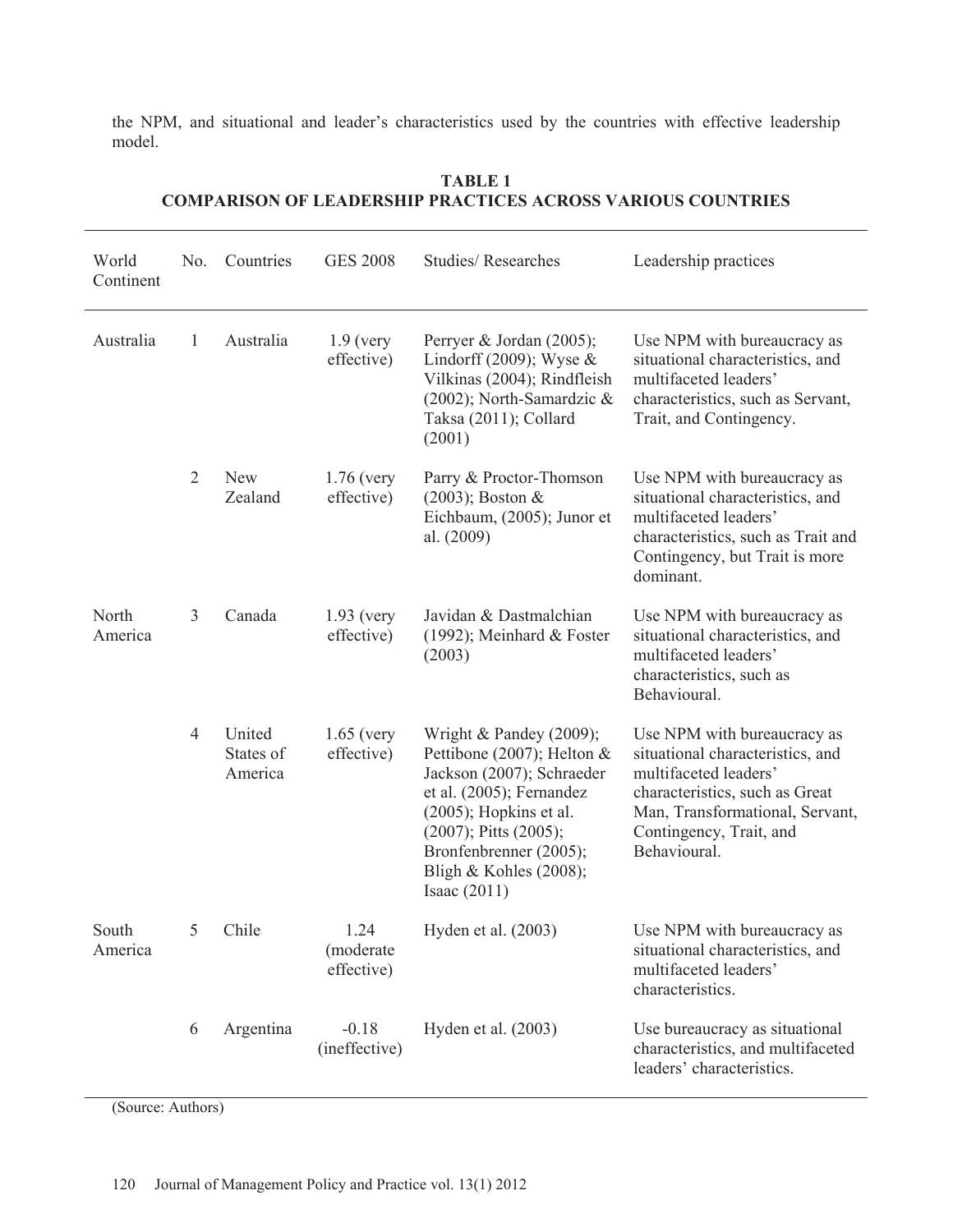| World<br>Continent | No. | Countries                         | <b>GES 2008</b>                 | <b>Studies/Researches</b>                                                                                                                                                                                                                                                                           | Leadership practices                                                                                                                                                                                           |
|--------------------|-----|-----------------------------------|---------------------------------|-----------------------------------------------------------------------------------------------------------------------------------------------------------------------------------------------------------------------------------------------------------------------------------------------------|----------------------------------------------------------------------------------------------------------------------------------------------------------------------------------------------------------------|
| Europe             | 7   | United<br>Kingdom                 | $1.74$ (very<br>effective)      | Currie et al. (2008);<br>Hamlina et al. (2010);<br>Pedersen & Hartley<br>$(2008)$ ; Worrall &<br>Ruskin (2008);<br>Kakabadse et al.<br>$(1996)$ ; Peters &<br>Kabacoff (2010);<br>Charlesworth et al.<br>$(2003)$ ; Collinson &<br>Collinson (2009); Ford<br>$(2006)$ ; McTavish &<br>Miller (2009) | Use NPM with bureaucracy as<br>situational characteristics, and<br>multifaceted leaders'<br>characteristics, such as<br>Transformational, Servant,<br>Contingency, and Trait.                                  |
| Europe             | 8   | Italy                             | $0.39$ (low<br>effective)       | Lippi et al. $(2008)$                                                                                                                                                                                                                                                                               | Use bureaucracy as situational<br>characteristics, and multifaceted<br>leaders' characteristics, in which<br>Contingency is more dominant.                                                                     |
|                    | 9   | Portugal                          | 1.05<br>(moderate<br>effective) | Yasin et al. (2009)                                                                                                                                                                                                                                                                                 | Use NPM with bureaucracy as<br>situational characteristics, and<br>multifaceted leaders'<br>characteristics, such as<br>Contingency, and is suggested to<br>use Trait as the ultimate<br>leadership practices. |
| Asia               | 10  | Singapore<br>(South<br>East Asia) | $2.53$ (very<br>effective)      | Samaratunge et al.<br>$(2008)$ ; Haque $(2004)$                                                                                                                                                                                                                                                     | Use NPM with bureaucracy as<br>situational characteristics, and<br>multifaceted leaders'<br>characteristics.                                                                                                   |
|                    | 11  | Malaysia<br>(South<br>East Asia)  | 1.13<br>(moderate<br>effective) | Zamhury et al. $(2009)$ ;<br>Samaratunge et al.<br>(2008); Ahmad<br>(1997); Zaharah<br>Hassan & Abu Daud<br>Silong (2008); Abu<br>Daud Silong (2008)                                                                                                                                                | Use NPM with bureaucracy as<br>situational characteristics, and<br>multifaceted leaders'<br>characteristics, such as<br>Behavioural.                                                                           |

# **TABLE 1 (CONTINUED)**

(Source: Authors)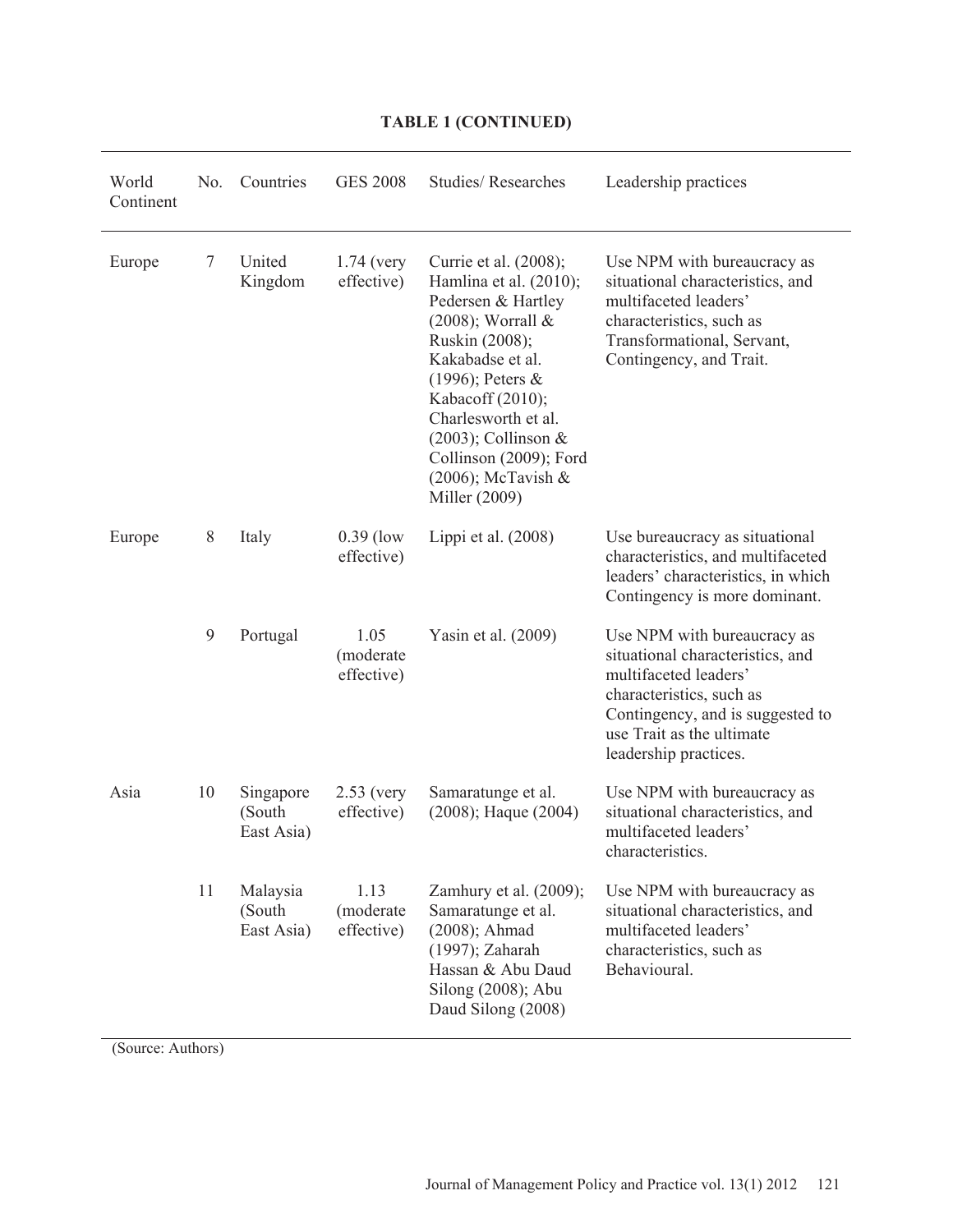| World<br>Continent | N <sub>0</sub> | Countries                         | <b>GES 2008</b>           | Studies/Researches                                        | Leadership practices                                                                                                                                                                                           |
|--------------------|----------------|-----------------------------------|---------------------------|-----------------------------------------------------------|----------------------------------------------------------------------------------------------------------------------------------------------------------------------------------------------------------------|
| Asia               | 12             | China<br>(East<br>Asia)           | $0.24$ (low<br>effective) | Han et al. $(2010)$ ;<br>Hyden et al. (2003)              | Use bureaucracy as situational<br>characteristics, and multifaceted<br>leaders' characteristics.                                                                                                               |
|                    | 13             | Indonesia<br>(South<br>East Asia) | $-0.29$<br>(ineffective)  | Hyden et al. $(2003)$                                     | Use bureaucracy as situational<br>characteristics, and multifaceted<br>leaders' characteristics.                                                                                                               |
| Africa             | 14             | Egypt<br>(Southwes)<br>t Asia)    | $-0.37$<br>(ineffective)  | Hamlina et al. $(2010)$ ;<br>Burke & El-Kot, G.<br>(2011) | Use bureaucracy as situational<br>characteristics, and multifaceted<br>leaders' characteristics, such as<br>Contingency, and is suggested to<br>use Trait as the ultimate<br>leadership practices.             |
|                    | 15             | South<br>Africa                   | $0.75$ (low<br>effective) | Pillay (2010); Meyer<br>(2007)                            | Use NPM with bureaucracy as<br>situational characteristics, and<br>multifaceted leaders'<br>characteristics, such as<br>Contingency, and is suggested to<br>use Trait as the ultimate<br>leadership practices. |

## **TABLE 1 (CONTINUED)**

(Source: Authors)

### **REFERENCES**

Abu Daud Silong (2009). *Leadership theories, research, & practices: Framing future leadership thinking. Inaugural Lecture, 16 January 2009*. Serdang: Penerbit Universiti Putra Malaysia.

Abu Daud Silong, Madinah Mohamad, Zaharah Hassan, and Ismi Ariff (2008). Changing roles and competencies of effective public sector leadership. *Jurnal Pengurusan Awam,* 7(1), 27-46.

Ahmad, A. S. (1997). *Governance: Promoting sound development management.* Paper presented at The 30th Annual Meeting of the ADB Board of Governors, Fukuoka.

Antwi, K. B., Analoui, F., & Nana-Agyekum. (2008). Public sector reform in sub-Saharan Africa: What can be learnt from the civil service performance improvement programme in Ghana? *Public Administration and Development,* 28, 253-264.

Bligh, M. C., & Kohles, J. C. (2008). Negotiating gender role expectations: Rhetorical leadership and women in the US Senate. *Leadership,* 4(4), 381-402.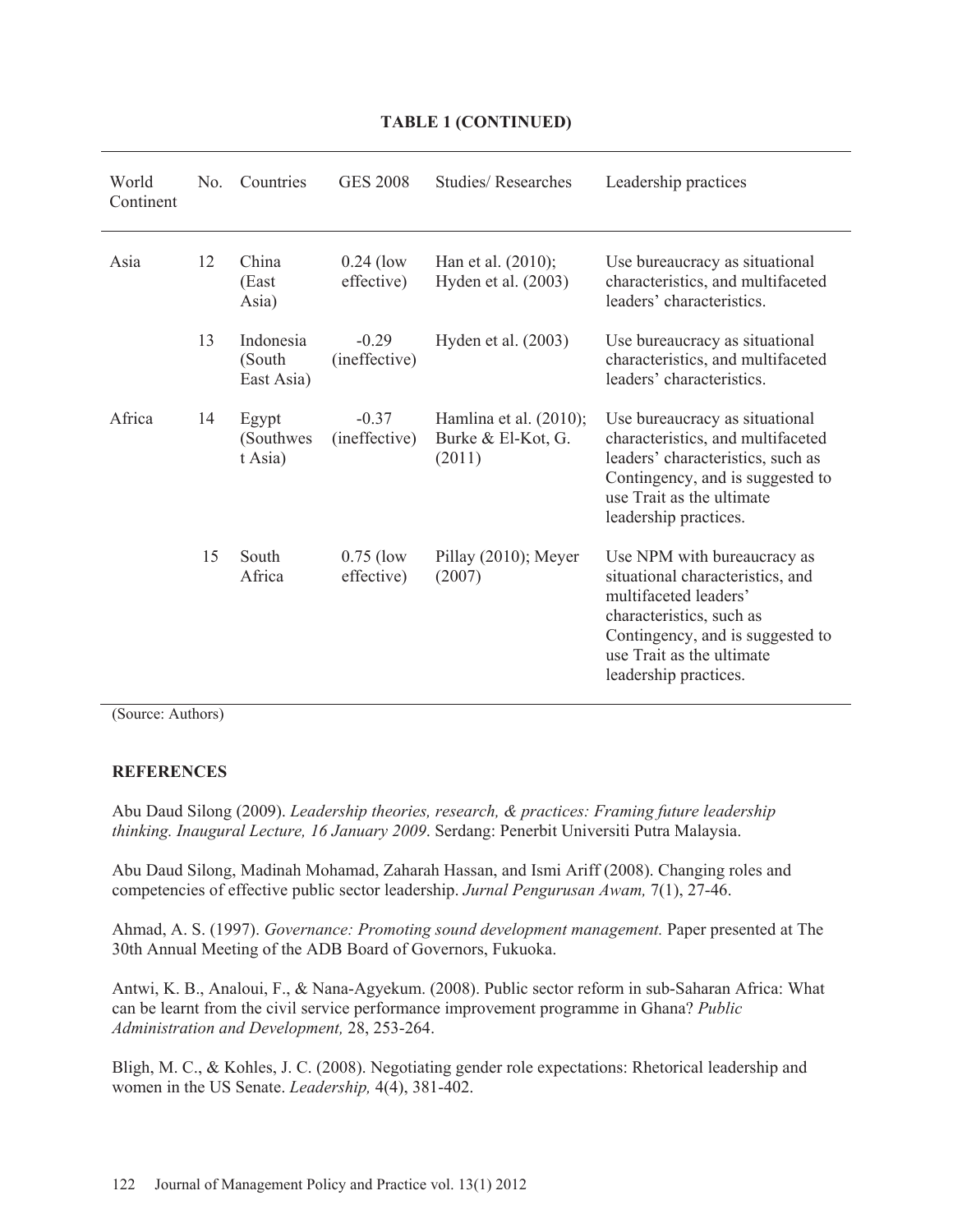Boston, J., & Eichbaum, C. (2005, 18-19 November). *State sector reform and renewal in New Zealand: Lessons for governance.* Paper presented at the Repositioning of Public Governance - Global Experiences and Challenges, Taipei.

Bronfenbrenner, K. (2005). Organizing women: The nature and process of union-organizing efforts among U.S. women workers since the mid-1990s. *Work and Occupations,* 32(4), 441-463.

Burke, R. J., & El-Kot, G. (2011). Gender similarities in work and well-being outcomes among managers and professionals in Egypt. *International Journal of Gender and Entrepreneurship,* 3(1), 56-74.

Charlesworth, K., Cook, P., & Crozier, G. (2003). Leading change in public sector: Making the difference *Management Services,* November, 12-15.

Collard, J. L. (2001). Leadership and gender: An Australian perspective. *Educational Management Administration & Leadership,* 29(3), 343–355.

Collinson, D., & Collinson, M. (2009). 'Blended leadership': Employee perspectives on effective leadership in the UK further education sector. *Leadership,* 5(3), 365–380.

Currie, G., Humphreys, M., Ucbasaran, D., & Mcmanus, S. (2008). Entrepreneurial leadership in the English public sector: Paradox or possibility? *Public Administration,* 86(4), 987-1008.

Dawson, M., Garvin-Kester, B., Vollmuth, J., & Waglund, M. (2001). *Public sector leadership for the 21st century*. Paris, France: OECD Publishing.

Fernandez, S. (2005). Developing and testing an integrative framework of public sector leadership: Evidence from the public education arena. *Journal of Public Administration Research and Theory,* 15(2), 197–217.

Ford, J. (2006). Discourses of leadership: Gender, identity and contradiction in a UK public sector organization. *Leadership,* 2(1), 77-99.

Gill, R. (2006). *Theory and practice of leadership*. City Road, London: SAGE Publications.

Hamlina, R. G., Nassarb, M., & Wahba, K. (2010). Behavioural criteria of managerial and leadership effectiveness within Egyptian and British public sector hospitals: An empirical case study and multicase/cross-nation comparative analysis. *Human Resource Development International,* 13(1), 45-64.

Han, Y., Kakabadse, N. K., & Kakabadse, A. (2010). Servant leadership in the people's Republic of China: A case study of the public sector. *Journal of Management Development,* 29(3), 265-281.

Haque, M. S. (2004). Governance and bureaucracy in Singapore: Contemporary reforms and implications. *International Political Science Review,* 25(2), 227-240.

Helton, K. A., & Jackson, R. D. (2007). Navigating Pennsylvania's dynamic workforce: Succession planning in a complex environment. *Public Personnel Management,* 36(4), 335-347.

Hope, K. R. (2003). Employee perceptions of leadership and performance management in the Botswana public service. *Public Personnel Management,* 32(2), 301-311.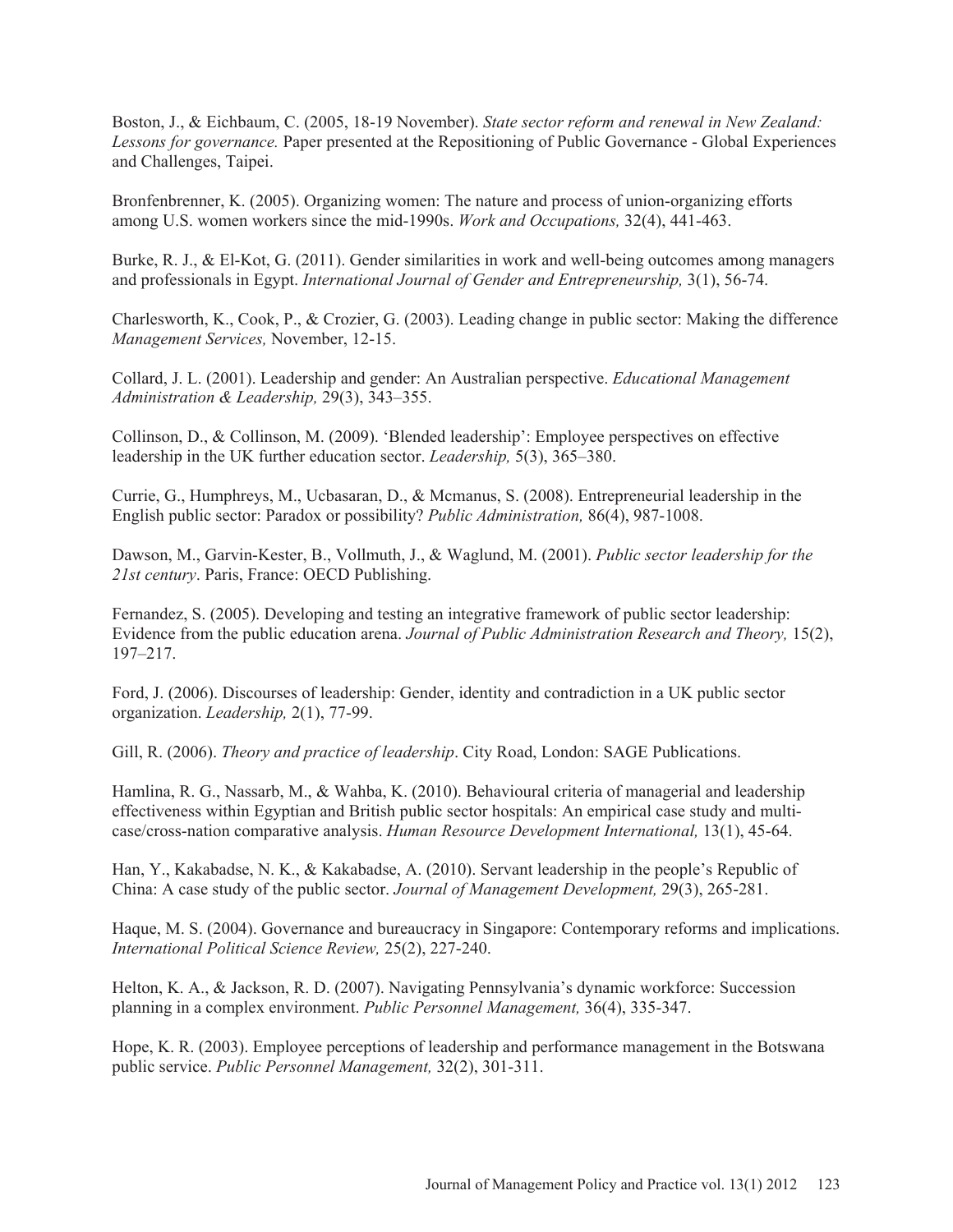Hopkins, M. H., O'Neil, D. A., & Williams, H. W. (2007). Emotional intelligence and board governance: Leadership lessons from the public sector. *Journal of Managerial Psychology,* 22(7), 683-700.

House, R. J., Hanges, P. J., Javidan, M., Dorfman, P. W., & Gupta, V. (2004). *Culture, leadership, and organizations: The GLOBE study of 62 societies.* Thousand Oaks: Sage Publications.

Huang, Y., & Yang, D. L. (2002, July 15-16). *Bureaucratic capacity and state-society relations in China.* Paper presented at the International Conference of Political Science and China in Transition, Beijing, China.

Hyden, G., Court, J., Mease, K. (2003). The bureaucracy and governance in 16 developing countries. *World Governance Survey Discussion, Paper 7*(July), 1-27.

Isaac, C. A. (2011). Women leaders: The social world of health care. *Journal of Health Organization and Management Services,* 25(2), 159-175.

Javidan, M., & Dastmalchian, A. (1992). *The relationships of senior management attributes and performance in public sector.* Paper presented at the Academy of Management Proceedings. Junor, A., Hampson, I., & Smith, M. (2009). Valuing skills: Helping mainstream gender equity in the New Zealand State Sector. *Public Policy and Administration,* 24(2), 195–211.

Kakabadse, A. K., Kakabadse, N. K., & Myers, A. (1996). Leadership and the public sector: An internationally comparative benchmarking analysis. *Public Administration and Development,* 16, 377- 396.

Kaufman, H. (2001). Major players: Bureaucracies in American Government. *Public Administration Review,* 21(1), 18-42.

Kaufmann, K., Kraay, A., & Mastruzzi, M. (2009). *Aggregate and Individual Governance Indicators 1996–2008*. Washington DC: World Bank Development Research Group.

Kaufmann, K., Kraay, A., & Mastruzzi, M. (2010). *The Worldwide Governance Indicators: Methodology and analytical issues*. Washington DC: World Bank Development Research Group.

Lindorff, M. (2009). We're not all happy yet: Attitudes to work, leadership, and high performance work practices among managers in the public sector. *The Australian Journal of Public Administration*, 68(4), 429-445.

Lippi, A., Giannelli, N., Profeti, S., & Citroni, G. (2008). Adapting public–private governance to the local context: The case of water and sanitation services in Italy. *Public Management Review,* 10(5), 619-640.

McTavish, D., & Miller, K. (2009). Gender balance in leadership? Reform and modernization in the UK Further Education Sector. *Educational Management Administration & Leadership,* 37(3), 350–365.

Meinhard, A. G., & Foster, M. K. (2003). Differences in the response of women's voluntary organizations to shifts in Canadian public policy. *Nonprofit and Voluntary Sector Quarterly,* 32(3), 366-396.

Meyer, M. (2007). Bureaucracy: How it kills your stakeholders and ultimately your organisation. *Management Today,* April 1-7.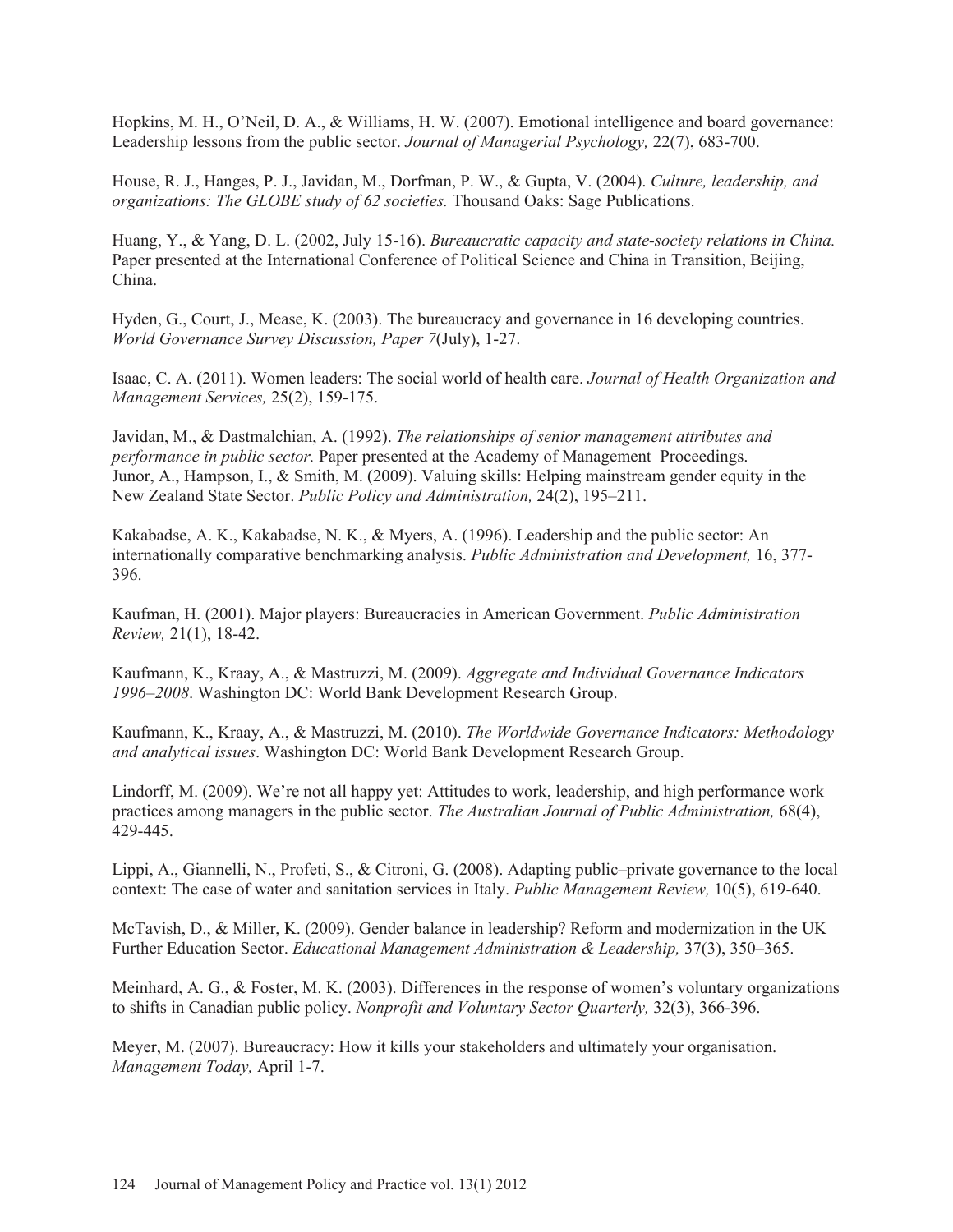Murgia, A., & Poggio, B. (2011). Stories of work/life transitions from the Italian public sector. *Equality Diversity and Inclusion: An International Journal of Business & Management,* 30(1), 8-21.

Nahavandi, A. (2011). *The art and science of leadership.* Canada: Pearson Education.

Northouse, P. G. (2010). *Leadership: Theory and practice*. Thousand Oaks, California: SAGE Publications.

North-Samardzic, A., & Taksa, L. (2011). The impact of gender culture on women's career trajectories: An Australian case study. *Equality Diversity and Inclusion: An International Journal of Business & Management,* 30(2), 196-216.

Parry, K. W., & Proctor-Thomson, S. B. (2003). Leadership, culture and performance: The case of the New Zealand public sector. *Journal of Change Management,* 3(4), 376-399.

Pedersen, D., & Hartley, J. (2008). The changing context of public leadership and management: Implications for roles and dynamics. *International Journal of Public Sector Management,* 21(4), 327-339.

Perryer, C., & Jordan, C. (2005). The influence of leader behaviors on organizational commitment: A study in the Australian public sector. *International Journal of Public Administration,* 28(379-396).

Peters, H., & Kabacoff, R. (2010). Global or local: The impact of country culture on leadership style in Europe [Electronic Version]. *Research report: Leadership & culture*, 1-8. Retrieved 1 June 2011, from http://www.mrg.com/

Pettibone, C. (2007). Public service leadership: Lessons from the front lines. *Public Manager,* 36(3).

Pillay, R. (2010). The skills gap in hospital management: A comparative analysis of hospital managers in the public and private sectors in South Africa. *Health Services Management Research,* 23, 30-36.

Pitts, D. W. (2005). Leadership, empowerment, and public organizations. *Review of Public Personnel Administration,* 25(1), 5-28.

Rindfleish, J. (2002). Senior management women and gender equity: A comparison of public and private sector women in Australia. *Equal Opportunities International,* 21(7), 37-55.

Samaratunge, R., Alam, Q., & Teicher, J. (2008). Public sector reforms and accountability: The case of South and Southeast Asia. *Public Management Review,* 10(1), 101 - 126.

Schraeder, M., Tears, R. S., & Jordan, M. H. (2005). Organizational culture in public sector organizations: Promoting change through training and leading by example. *Leadership & Organization Development Journal,* 26(6), 492-502.

Torraco, R. J. (2005). Writing integrative literature reviews: Guidelines and examples. *Human Resource Development Review,* 4(3), 356-367.

Vigoda-Gadot, E., Shoham, A., Schwabsky, N., & Ruvio, A. (2008). Public sector innovation for Europe: A multinational eight-country exploration of citizens' perspectives. *Public Administration,* 86(2), 307- 329.